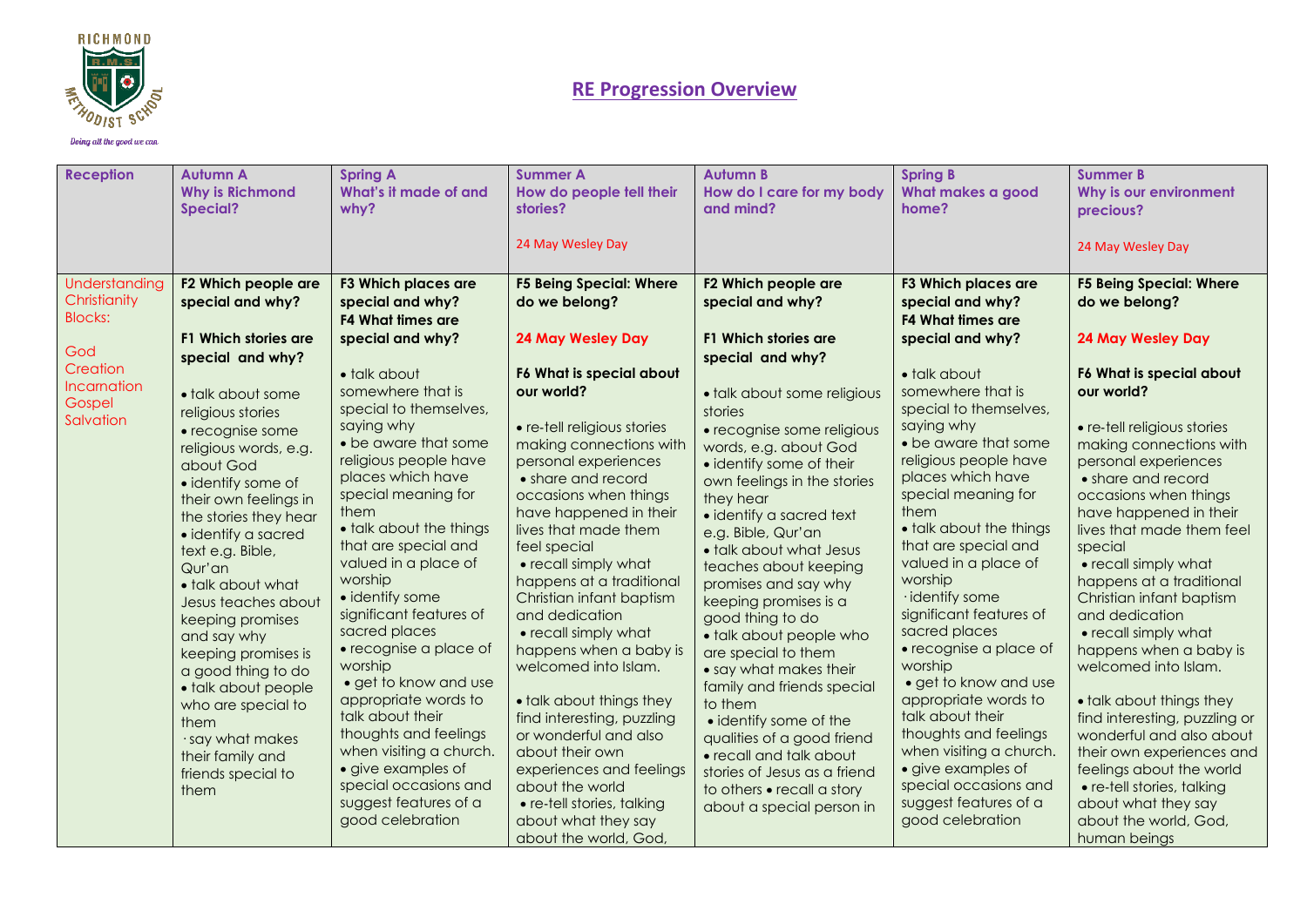

Doing all the good we can

|                                                                                                                                                                       | • identify some of<br>the qualities of a<br>good friend<br>• recall and talk<br>about stories of<br>Jesus as a friend to<br>others • recall a story<br>about a special<br>person in Sikhism<br>and talk about what<br>can be learnt from it.                                                                 | • recall simple stories<br>connected with Easter<br>and a festival from<br>another faith<br>• say why Easter and a<br>festival from another<br>faith are special times<br>for believers.                                                                                                                                                                                                    | human beings • think<br>about the wonders of<br>the natural world.<br>expressing ideas and<br>feelings<br>· express ideas about<br>how to look after<br>animals and plants<br>• talk about what<br>people do to mess up<br>the world and what they<br>do to look after it                                                                                                                                            | Sikhism and talk about<br>what can be learnt from it.                                                                                                                                                                                                                                                                                                                                                      | • recall simple stories<br>connected with<br>Christmas/Easter and a<br>festival from another<br>faith<br>• say why<br>Christmas/Easter and a<br>festival from another<br>faith are special times<br>for believers.                                                                                                                                                  | • think about the wonders<br>of the natural world,<br>expressing ideas and<br>feelings<br>• express ideas about how<br>to look after animals and<br>plants<br>• talk about what people<br>do to mess up the world<br>and what they do to look<br>after it                                                                                            |
|-----------------------------------------------------------------------------------------------------------------------------------------------------------------------|--------------------------------------------------------------------------------------------------------------------------------------------------------------------------------------------------------------------------------------------------------------------------------------------------------------|---------------------------------------------------------------------------------------------------------------------------------------------------------------------------------------------------------------------------------------------------------------------------------------------------------------------------------------------------------------------------------------------|----------------------------------------------------------------------------------------------------------------------------------------------------------------------------------------------------------------------------------------------------------------------------------------------------------------------------------------------------------------------------------------------------------------------|------------------------------------------------------------------------------------------------------------------------------------------------------------------------------------------------------------------------------------------------------------------------------------------------------------------------------------------------------------------------------------------------------------|---------------------------------------------------------------------------------------------------------------------------------------------------------------------------------------------------------------------------------------------------------------------------------------------------------------------------------------------------------------------|------------------------------------------------------------------------------------------------------------------------------------------------------------------------------------------------------------------------------------------------------------------------------------------------------------------------------------------------------|
| Year $1/2$                                                                                                                                                            | <b>Autumn A</b><br><b>Why is Richmond</b><br><b>Special?</b>                                                                                                                                                                                                                                                 | <b>Spring A</b><br>What's it made of and<br>why?                                                                                                                                                                                                                                                                                                                                            | <b>Summer A</b><br>How do people tell their<br>stories?<br>24 May Wesley Day                                                                                                                                                                                                                                                                                                                                         | <b>Autumn B</b><br>How do I care for my body<br>and mind?                                                                                                                                                                                                                                                                                                                                                  | <b>Spring B</b><br>What makes a good<br>home?                                                                                                                                                                                                                                                                                                                       | <b>Summer B</b><br>Why is our environment<br>precious?<br>24 May Wesley Day                                                                                                                                                                                                                                                                          |
| Understanding<br>Christianity<br><b>Blocks:</b><br>God<br>Creation<br>Incarnation<br>Gospel<br>Salvation<br>Methodism<br><b>Planning Y2:</b><br>Belonging<br>together | 1.7 What does it<br>mean to belong to a<br>faith community?<br>1.6 How and why do<br>we celebrate sacred<br>times?<br>Can<br>$\bullet$<br>recognise<br>symbols of<br>belonging<br>from my<br>own<br>experience<br>(A3)<br>Can<br>$\bullet$<br>recognize<br>symbols of<br>belonging<br>for Christians<br>(A3) | 1.6 How and why do<br>we celebrate special<br>and sacred times?<br>(Look at lots of festivals<br>across different faiths)<br><b>Methodism Planning</b><br>Y2:<br><b>Belonging together</b><br>Identify some<br>ways Christians<br>celebrate<br>Easter/Harvest/<br>Pentecost and<br>some ways a<br>festival is<br>celebrated in<br>another<br>religion (A1).<br>Re-tell stories<br>connected | 1.4 How can we learn<br>from sacred books?<br>1.8 How should we care<br>for others and the world,<br>and why does it matter?<br>Recognise that<br>$\bullet$<br>sacred texts<br>contain stories<br>which are<br>special to many<br>people and<br>should be<br>treated with<br>respect (B3)<br>Re-tell stories<br>$\bullet$<br>from the<br><b>Christian Bible</b><br>and stories from<br>another faith;<br>suggest the | 1.1 Who is a Christian and<br>what do they believe?<br>Look at Methodism<br>discretely.<br><b>Methodism Planning Y2:</b><br><b>Belonging together</b><br>Talk about some<br>simple ideas<br>about Christian<br>beliefs about God<br>and Jesus (A1).<br>Re-tell a story that<br>shows what<br>Christians might<br>think about God,<br>in words, drama<br>and pictures,<br>suggesting what it<br>means (A2). | 1.2 Who is a Muslim<br>and what do they<br>believe? and/or<br>1.3 Who is Jewish and<br>what do they believe?<br>Talk about<br>some simple<br>ideas about<br>Muslim beliefs<br>about God,<br>making links<br>with some of<br>the 99 Names<br>of Allah (A1).<br>Re-tell a story<br>$\bullet$<br>about the life<br>of the Prophet<br>Muhammad<br>$(A2)$ .<br>Recognise | 1.5 What makes some<br>places sacred?<br>Identify special<br>objects and<br>symbols found in<br>a place where<br>people worship<br>and be able to<br>say something<br>about what they<br>mean and how<br>they are used<br>$(A3)$ .<br>Talk about ways in<br>which stories,<br>objects, symbols<br>and actions used<br>in churches,<br>mosques and/or |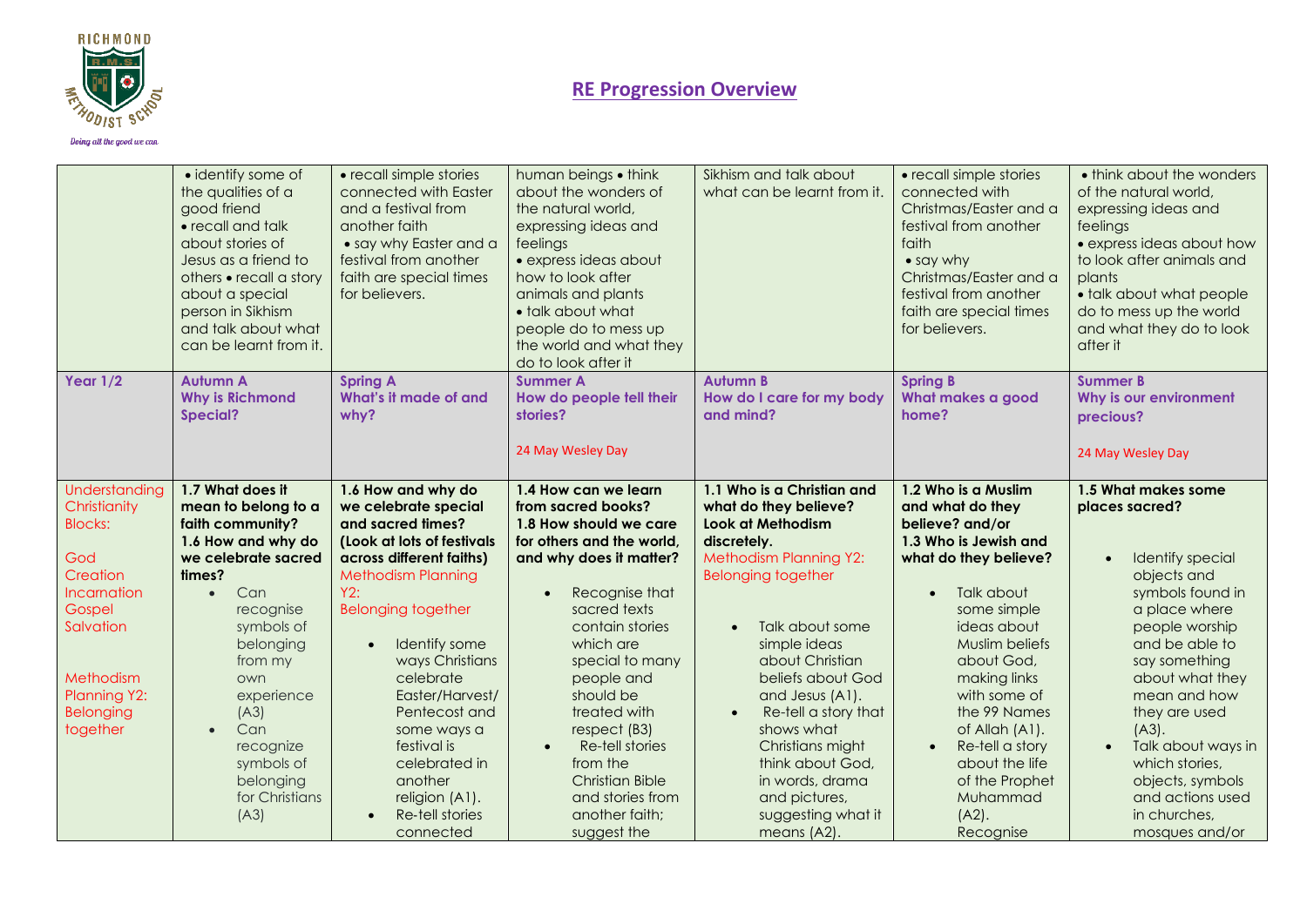

| Can<br>recognize<br>symbols of<br>belonging<br>for Jews or<br>Muslims (A3)<br>Can think<br>$\bullet$<br>about why<br>symbols of<br>belonging<br>matter to<br>believers<br>(A3)<br>Can give an<br>account of<br>what<br>happens at<br>a traditional<br>Christian<br>infant<br>baptism<br>/dedication<br>and suggest<br>what the<br>actions and<br>symbols<br>mean (A1).<br>Can identify<br>two ways<br>people<br>show they<br>belong to<br>each other<br>when they<br>get married<br>(A1).<br>Can<br>respond to<br>examples of | with Christmas/<br>Easter/Harvest/<br>Pentecost and<br>a festival in<br>another<br>religion and<br>say why these<br>are important<br>to believers<br>$(A2)$ .<br>Ask questions<br>and suggest<br>answers about<br>stories to do<br>with Christian<br>festivals and a<br>story from a<br>festival in<br>another<br>religion (B1).<br>Collect<br>examples of<br>what people<br>do, give, sing,<br>remember or<br>think about at<br>the religious<br>celebrations<br>studied, and<br>say why they<br>matter to<br>believers (C1). | meaning of<br>these stories<br>$(A2)$ .<br>Ask and suggest<br>answers to<br>questions arising<br>from stories<br>Jesus told and<br>from another<br>religion (C1).<br>Talk about issues<br>of good and<br>bad, right and<br>wrong arising<br>from the stories<br>$(C3)$ .<br><b>Re-tell Bible</b><br>stories and<br>stories from<br>another faith<br>about caring for<br>others and the<br>world (A2).<br>Identify ways<br>that some<br>people make a<br>response to God<br>by caring for<br>others and the<br>world (B1).<br>Talk about issues<br>of good and<br>bad, right and<br>wrong arising<br>from the stories<br>$(C3)$ .<br>Talk about some<br>texts from | Talk about issues<br>of good and bad,<br>right and wrong<br>arising from the<br>stories (C3).<br>Ask some<br>$\bullet$<br>questions about<br>believing in God<br>and offer some<br>ideas of their own<br>$(C1)$ . | some objects<br>used by<br>Muslims and<br>suggest why<br>they are<br>important (A2).<br>Identify some<br>$\bullet$<br>ways Muslims<br>mark<br>Ramadan and<br>celebrate Eid-<br>ul-Fitr and how<br>this might<br>make them<br>feel $(B1)$ .<br>Find out about<br>and respond<br>with ideas to<br>examples of<br>cooperation<br>between<br>people who<br>are different<br>$(C2)$ .<br>Talk about<br>how the<br>mezuzah in the<br>home reminds<br>Jewish people<br>about God<br>$(A3)$ .<br>Talk about<br>how Shabbat<br>is a special<br>day of the<br>week for<br>Jewish people,<br>and give some | synagogues show<br>what people<br>believe (B2).<br>Ask good<br>questions during a<br>school visit about<br>what happens in<br>a church,<br>synagogue or<br>mosque (B1). |
|-------------------------------------------------------------------------------------------------------------------------------------------------------------------------------------------------------------------------------------------------------------------------------------------------------------------------------------------------------------------------------------------------------------------------------------------------------------------------------------------------------------------------------|--------------------------------------------------------------------------------------------------------------------------------------------------------------------------------------------------------------------------------------------------------------------------------------------------------------------------------------------------------------------------------------------------------------------------------------------------------------------------------------------------------------------------------|-------------------------------------------------------------------------------------------------------------------------------------------------------------------------------------------------------------------------------------------------------------------------------------------------------------------------------------------------------------------------------------------------------------------------------------------------------------------------------------------------------------------------------------------------------------------------------------------------------------------------------------------------------------------|-------------------------------------------------------------------------------------------------------------------------------------------------------------------------------------------------------------------|-------------------------------------------------------------------------------------------------------------------------------------------------------------------------------------------------------------------------------------------------------------------------------------------------------------------------------------------------------------------------------------------------------------------------------------------------------------------------------------------------------------------------------------------------------------------------------------------------|-------------------------------------------------------------------------------------------------------------------------------------------------------------------------|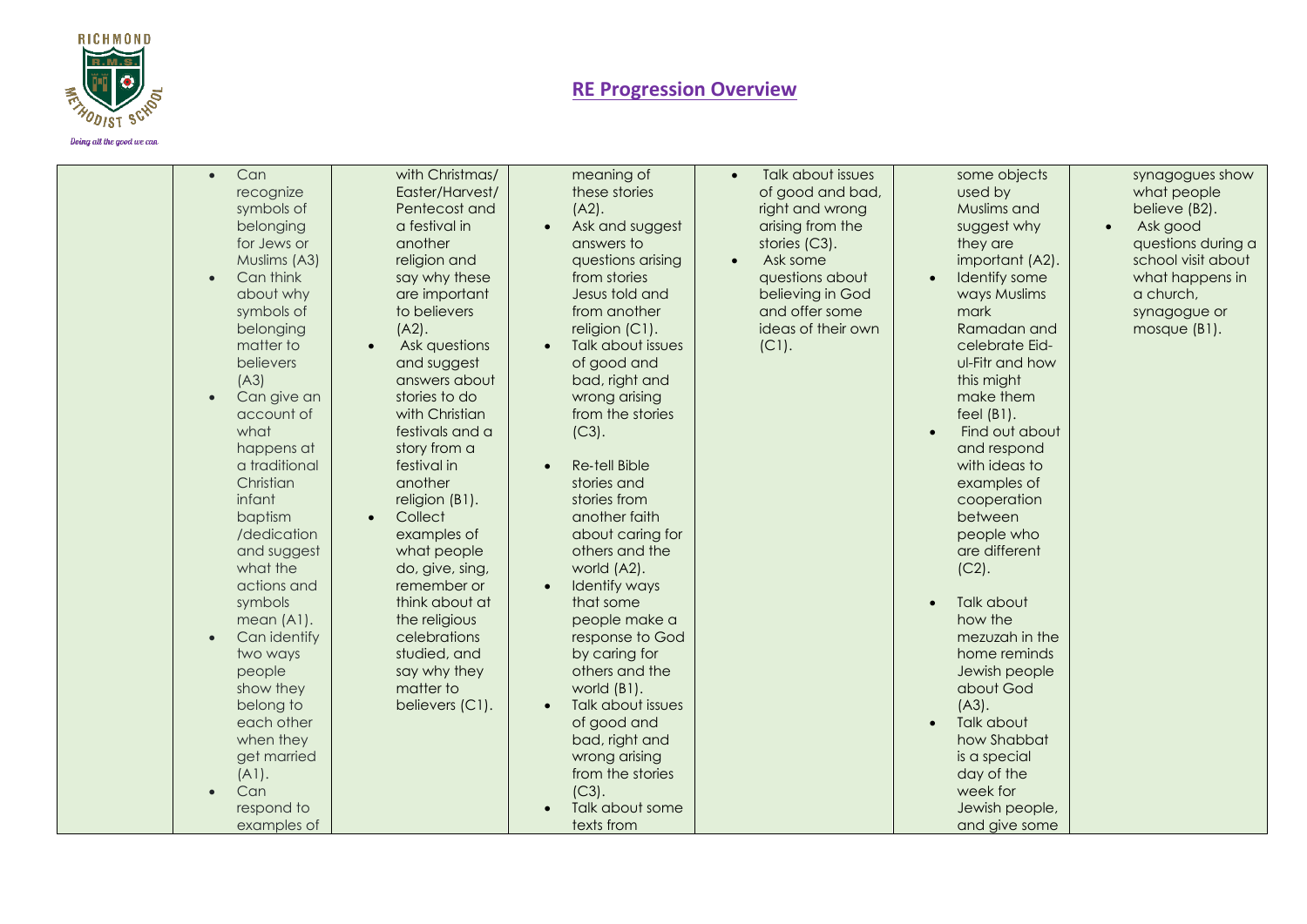

| cooperation           | different                 | examples of                  |  |
|-----------------------|---------------------------|------------------------------|--|
| between               | religions that            | what they                    |  |
| different             | promote the               | might do to                  |  |
| people (C2)           | 'Golden Rule',            | celebrate                    |  |
|                       | and think about           | Shabbat (B1).                |  |
| Identify<br>$\bullet$ | what would                | Re-tell a story<br>$\bullet$ |  |
| some ways             | happen if                 | that shows                   |  |
| Christians            |                           |                              |  |
|                       | people followed           | what Jewish                  |  |
| celebrate             | this idea more            | people at the                |  |
| Christmas/H           | (C2)                      | festival of                  |  |
| arvest and            | Use creative<br>$\bullet$ | Chanukah                     |  |
| some ways             | ways to express           | might think                  |  |
| a festival is         | their own ideas           | about God,                   |  |
| celebrated            | about the                 | suggesting                   |  |
| in another            | creation story            | what it means                |  |
| religion (A1).        | and what it says          | $(A2)$ .                     |  |
| Re-tell<br>$\bullet$  | about what                |                              |  |
| stories               | God is like (C1).         |                              |  |
| connected             |                           |                              |  |
| with                  |                           |                              |  |
| Christmas/            |                           |                              |  |
| Easter/Harv           |                           |                              |  |
| est/Penteco           |                           |                              |  |
| st and a              |                           |                              |  |
| festival in           |                           |                              |  |
| another               |                           |                              |  |
| religion and          |                           |                              |  |
|                       |                           |                              |  |
| say why               |                           |                              |  |
| these are             |                           |                              |  |
| important to          |                           |                              |  |
| believers             |                           |                              |  |
| $(A2)$ .              |                           |                              |  |
| Ask<br>$\bullet$      |                           |                              |  |
| questions             |                           |                              |  |
| and suggest           |                           |                              |  |
| answers               |                           |                              |  |
| about stories         |                           |                              |  |
| to do with            |                           |                              |  |
| Christian             |                           |                              |  |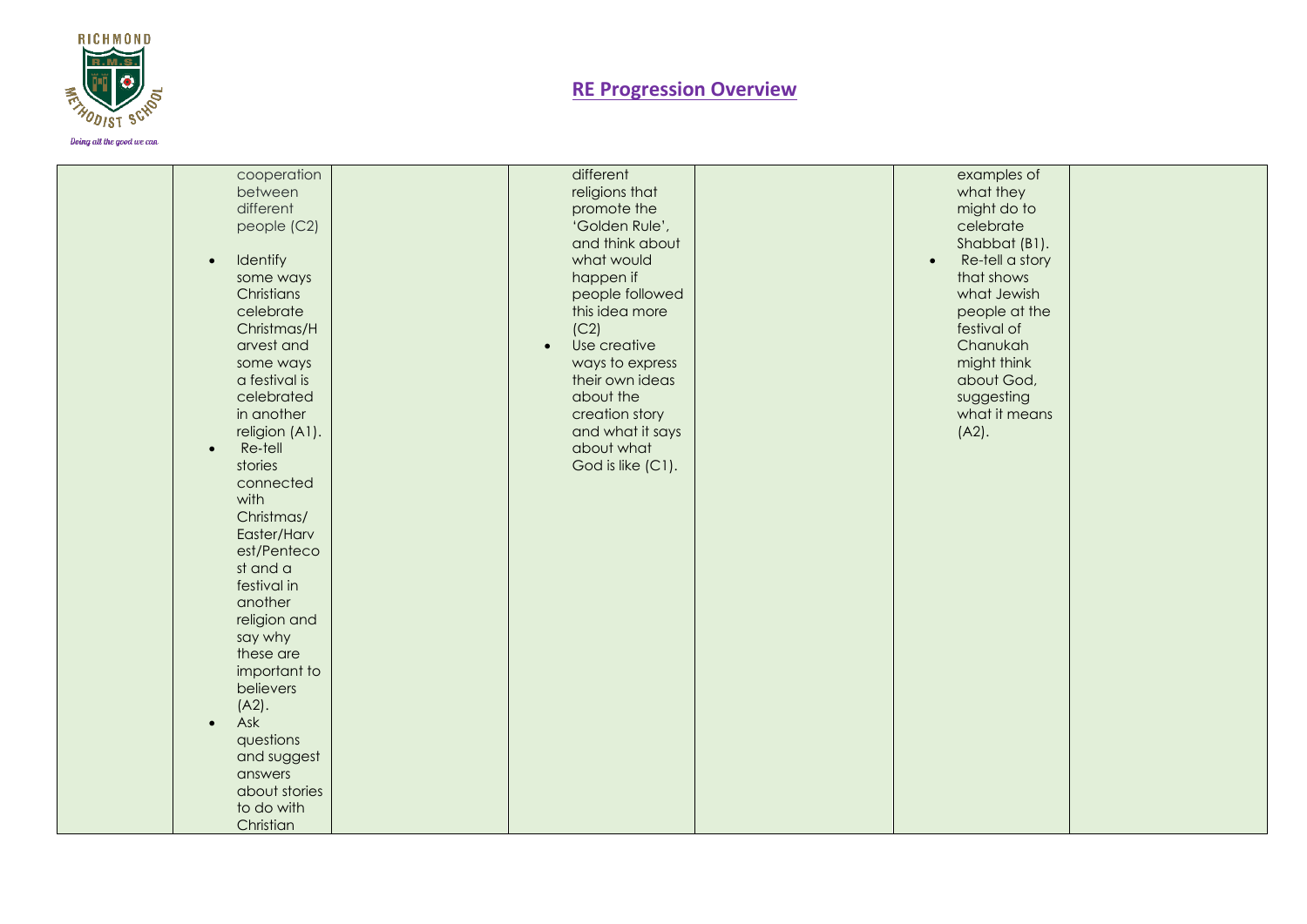

|                                                                                                                                                        | festivals and<br>a story from<br>a festival in<br>another<br>religion (B1).<br>Collect<br>examples of<br>what<br>people do,<br>give, sing,<br>remember<br>or think<br>about at the<br>religious<br>celebrations<br>studied, and<br>say why<br>they matter<br>to believers<br>$(C1)$ . |                                                                                                                                                                                                                                            |                                                                                                                                                                                                                                                                     |                                                                                                                                                                                                                                                                      |                                                                                                                                                                                                                                                                                               |                                                                                                                                                                                                                                                                                                                                                 |
|--------------------------------------------------------------------------------------------------------------------------------------------------------|---------------------------------------------------------------------------------------------------------------------------------------------------------------------------------------------------------------------------------------------------------------------------------------|--------------------------------------------------------------------------------------------------------------------------------------------------------------------------------------------------------------------------------------------|---------------------------------------------------------------------------------------------------------------------------------------------------------------------------------------------------------------------------------------------------------------------|----------------------------------------------------------------------------------------------------------------------------------------------------------------------------------------------------------------------------------------------------------------------|-----------------------------------------------------------------------------------------------------------------------------------------------------------------------------------------------------------------------------------------------------------------------------------------------|-------------------------------------------------------------------------------------------------------------------------------------------------------------------------------------------------------------------------------------------------------------------------------------------------------------------------------------------------|
| Year $3/4$                                                                                                                                             | <b>Autumn A</b><br><b>Why is Richmond</b><br>special?                                                                                                                                                                                                                                 | <b>Spring A</b><br>What is beneath us and<br>why does it matter?                                                                                                                                                                           | <b>Summer A</b><br>How do we get our<br>message across?                                                                                                                                                                                                             | <b>Autumn B</b><br>How do I care for my body<br>and mind?                                                                                                                                                                                                            | <b>Spring B</b><br>Why is history worth<br>knowing?                                                                                                                                                                                                                                           | <b>Summer B</b><br>How can I have my say?                                                                                                                                                                                                                                                                                                       |
| Understanding<br>Christianity<br><b>Blocks:</b><br><b>Creation/Fall</b><br>People of<br>God<br>Incarnation<br>Gospel<br>Salvation<br>Kingdom of<br>God | L2.4 Why do people<br>pray?<br>L2.2 Why is the Bible<br>so important for<br><b>Christians today?</b><br>Describe the<br>practice of<br>prayer in the<br>religions<br>studied (A2).<br>Make<br>connections<br>between<br>what                                                          | L2.8 What does<br>it mean to be a<br><b>Hindu in Britain</b><br>today?<br>Describe some<br>$\bullet$<br>examples of<br>what Hindus<br>do to show<br>their faith, and<br>make<br>connections<br>with some<br>Hindu beliefs<br>and teachings | L2.6 Why do some<br>people think that life is<br>like a journey and what<br>significant experiences<br>mark this?<br>L2.3 Why is Jesus<br>inspiring to some<br>people?<br>Suggest why<br>some people<br>see life as a<br>journey and<br>identify some of<br>the key | L2.7 What does it mean to<br>be a Christian in Britain<br>today?<br>Describe some<br>examples of what<br>Christians do to<br>show their faith,<br>and make<br>connections with<br>some Christian<br>beliefs and<br>teachings (A1).<br>Describe some<br>ways in which | L2.1 What do different<br>people believe about<br><b>God? (Link Christianity</b><br>to Islam and Hinduism)<br><b>L2.5 Why are festivals</b><br>important to religious<br>communities? (Easter<br>week?)<br>Describe some<br>of the ways in<br>which<br>Christians<br>Hindus and/or<br>Muslims | L <sub>2.9</sub> What can learn from<br>religions about deciding<br>what is right and wrong?<br><b>L2.5 Why are festivals</b><br>important to religious<br>communities? (Eid week?)<br>Give examples of<br>rules for living from<br>religions and<br>suggest ways in<br>which they might<br>help believers with<br>difficult decisions<br>(B1). |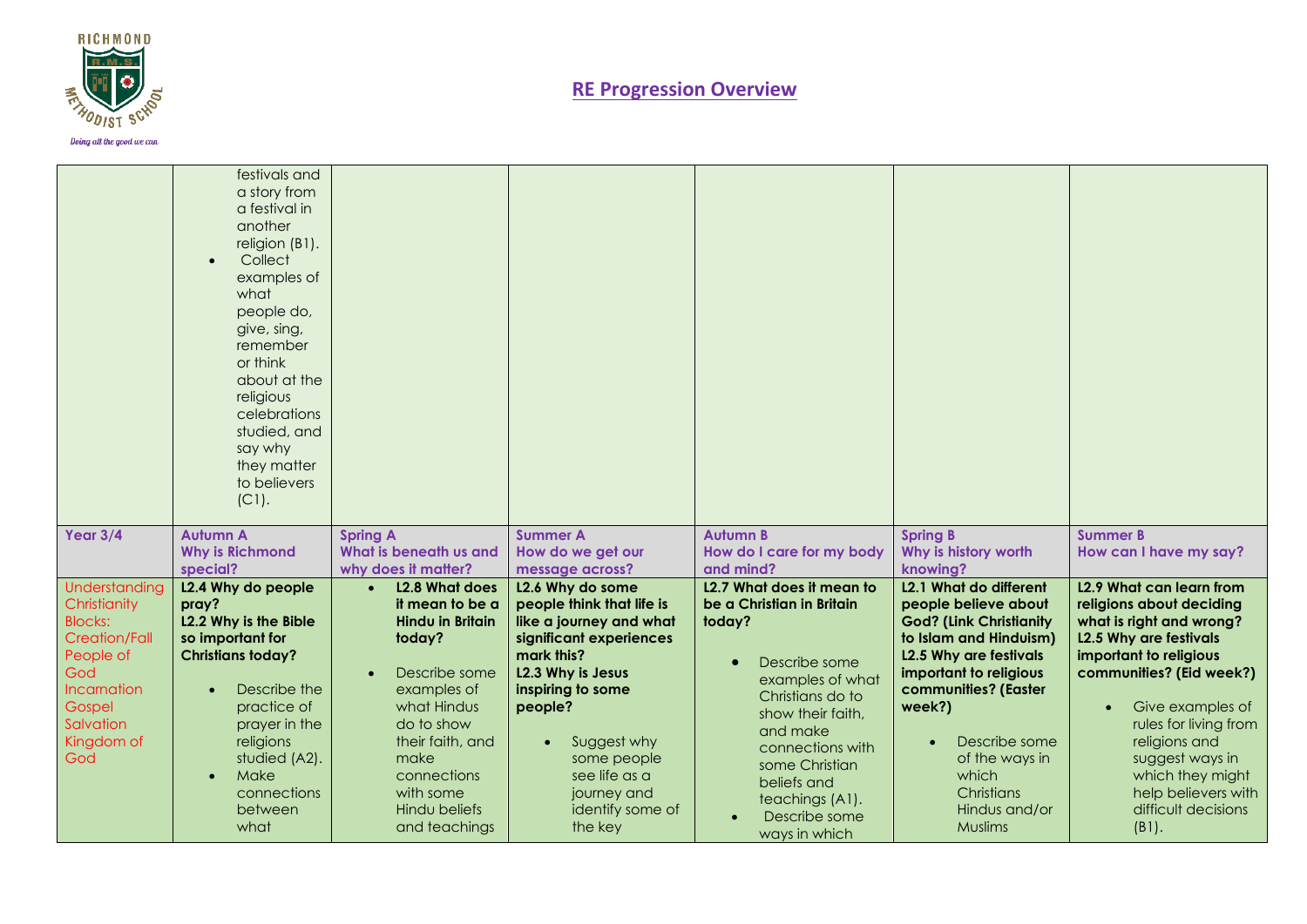

|  | vay uu aw goon we can |  |
|--|-----------------------|--|
|  |                       |  |

| See<br>Methodism<br>Planning Y4<br><b>Warm hearts:</b> | people<br>believe<br>about<br>prayer and<br>what they<br>do when<br>they pray<br>$(A3)$ .<br>Describe<br>$\bullet$<br>ways in<br>which<br>prayer can<br>comfort and<br>challenge<br>believers<br>$(B2)$ .<br>Describe<br>and<br>comment<br><b>on</b><br>similarities<br>and<br>differences<br>between<br>how<br>Christians,<br>Muslims and<br>Hindus pray<br>$(B3)$ .<br>Make<br>$\bullet$<br>connections<br>between<br>stories in the<br><b>Bible and</b><br>what<br>Christians<br>believe<br>about<br>creation, | about aims<br>and duties in<br>life $(A1)$ .<br>Describe some<br>ways in which<br>Hindus express<br>their faith<br>through puja,<br>aarti and<br>bhajans (A2).<br>Suggest at<br>least two<br>reasons why<br>being a Hindu<br>is a good thing<br>in Britain<br>today, and<br>two reasons<br>why it might<br>be hard<br>sometimes<br>$(B2)$ .<br><b>Discuss links</b><br>between the<br>actions of<br>Hindus in<br>helping others<br>and ways in<br>which people<br>of other faiths<br>and beliefs,<br>including<br>pupils<br>themselves,<br>help others<br>(C2) | milestones on<br>this journey (A2).<br>Describe what<br>happens in<br>Christian, Jewish,<br>and/or Hindu<br>ceremonies of<br>commitment<br>and say what<br>these rituals<br>mean (A3).<br>Suggest reasons<br>why marking the<br>milestones of life<br>are important to<br>Christians,<br>Hindus and/or<br>Jewish people<br>$(B2)$ .<br>Link up some<br>$\bullet$<br>questions and<br>answers about<br>how believers<br>show<br>commitment<br>with their own<br>ideas about<br>community,<br>belonging and<br>belief (C1). | <b>Christian express</b><br>their faith through<br>hymns and<br>modern worship<br>songs (A2).<br>Suggest at least<br>two reasons why<br>being a Christian<br>is a good thing in<br>Britain today, and<br>two reasons why it<br>might be hard<br>sometimes (B2).<br><b>Discuss links</b><br>between the<br>actions of<br>Christians in<br>helping others<br>and ways in which<br>people of other<br>faiths and beliefs,<br>including pupils<br>themselves, help<br>others (C2). | describe God<br>(A1).<br>Ask questions<br>and suggest<br>some of their<br>own responses<br>to ideas about<br>God (C1).<br>Suggest why<br>$\bullet$<br>having a faith<br>or belief in<br>something can<br>be hard (B2).<br>Identify how<br>and say why it<br>makes a<br>difference in<br>people's lives<br>to believe in<br>God (B1).<br>Make<br>connections<br>between<br>stories, symbols<br>and beliefs<br>with what<br>happens in at<br>least two<br>festivals (A2).<br>Ask questions<br>and give ideas<br>about what<br>matters most<br>to believers in<br>festivals (e.g.<br>Easter, Eid)<br>$(B2)$ .<br>Identify<br>similarities and | Make<br>$\bullet$<br>connections<br>between stories of<br>temptation and<br>why people can<br>find it difficult to<br>be good (A2).<br>Give examples of<br>ways in which<br>some inspirational<br>people have<br>been guided by<br>their religion (B1).<br>Discuss their own<br>and others' ideas<br>about how<br>people decide<br>right and wrong<br>$(C3)$ .<br>Make<br>$\bullet$<br>connections<br>between stories,<br>symbols and<br>beliefs with what<br>happens in at<br>least two festivals<br>$(A2)$ .<br>Ask questions and<br>give ideas about<br>what matters<br>most to believers<br>in festivals (e.g.<br>Easter, Eid) (B2).<br><b>Identify similarities</b><br>and differences in<br>the way festivals<br>are celebrated<br>within and |
|--------------------------------------------------------|-------------------------------------------------------------------------------------------------------------------------------------------------------------------------------------------------------------------------------------------------------------------------------------------------------------------------------------------------------------------------------------------------------------------------------------------------------------------------------------------------------------------|----------------------------------------------------------------------------------------------------------------------------------------------------------------------------------------------------------------------------------------------------------------------------------------------------------------------------------------------------------------------------------------------------------------------------------------------------------------------------------------------------------------------------------------------------------------|---------------------------------------------------------------------------------------------------------------------------------------------------------------------------------------------------------------------------------------------------------------------------------------------------------------------------------------------------------------------------------------------------------------------------------------------------------------------------------------------------------------------------|--------------------------------------------------------------------------------------------------------------------------------------------------------------------------------------------------------------------------------------------------------------------------------------------------------------------------------------------------------------------------------------------------------------------------------------------------------------------------------|--------------------------------------------------------------------------------------------------------------------------------------------------------------------------------------------------------------------------------------------------------------------------------------------------------------------------------------------------------------------------------------------------------------------------------------------------------------------------------------------------------------------------------------------------------------------------------------------------------------------------------------------|-----------------------------------------------------------------------------------------------------------------------------------------------------------------------------------------------------------------------------------------------------------------------------------------------------------------------------------------------------------------------------------------------------------------------------------------------------------------------------------------------------------------------------------------------------------------------------------------------------------------------------------------------------------------------------------------------------------------------------------------------------|
|--------------------------------------------------------|-------------------------------------------------------------------------------------------------------------------------------------------------------------------------------------------------------------------------------------------------------------------------------------------------------------------------------------------------------------------------------------------------------------------------------------------------------------------------------------------------------------------|----------------------------------------------------------------------------------------------------------------------------------------------------------------------------------------------------------------------------------------------------------------------------------------------------------------------------------------------------------------------------------------------------------------------------------------------------------------------------------------------------------------------------------------------------------------|---------------------------------------------------------------------------------------------------------------------------------------------------------------------------------------------------------------------------------------------------------------------------------------------------------------------------------------------------------------------------------------------------------------------------------------------------------------------------------------------------------------------------|--------------------------------------------------------------------------------------------------------------------------------------------------------------------------------------------------------------------------------------------------------------------------------------------------------------------------------------------------------------------------------------------------------------------------------------------------------------------------------|--------------------------------------------------------------------------------------------------------------------------------------------------------------------------------------------------------------------------------------------------------------------------------------------------------------------------------------------------------------------------------------------------------------------------------------------------------------------------------------------------------------------------------------------------------------------------------------------------------------------------------------------|-----------------------------------------------------------------------------------------------------------------------------------------------------------------------------------------------------------------------------------------------------------------------------------------------------------------------------------------------------------------------------------------------------------------------------------------------------------------------------------------------------------------------------------------------------------------------------------------------------------------------------------------------------------------------------------------------------------------------------------------------------|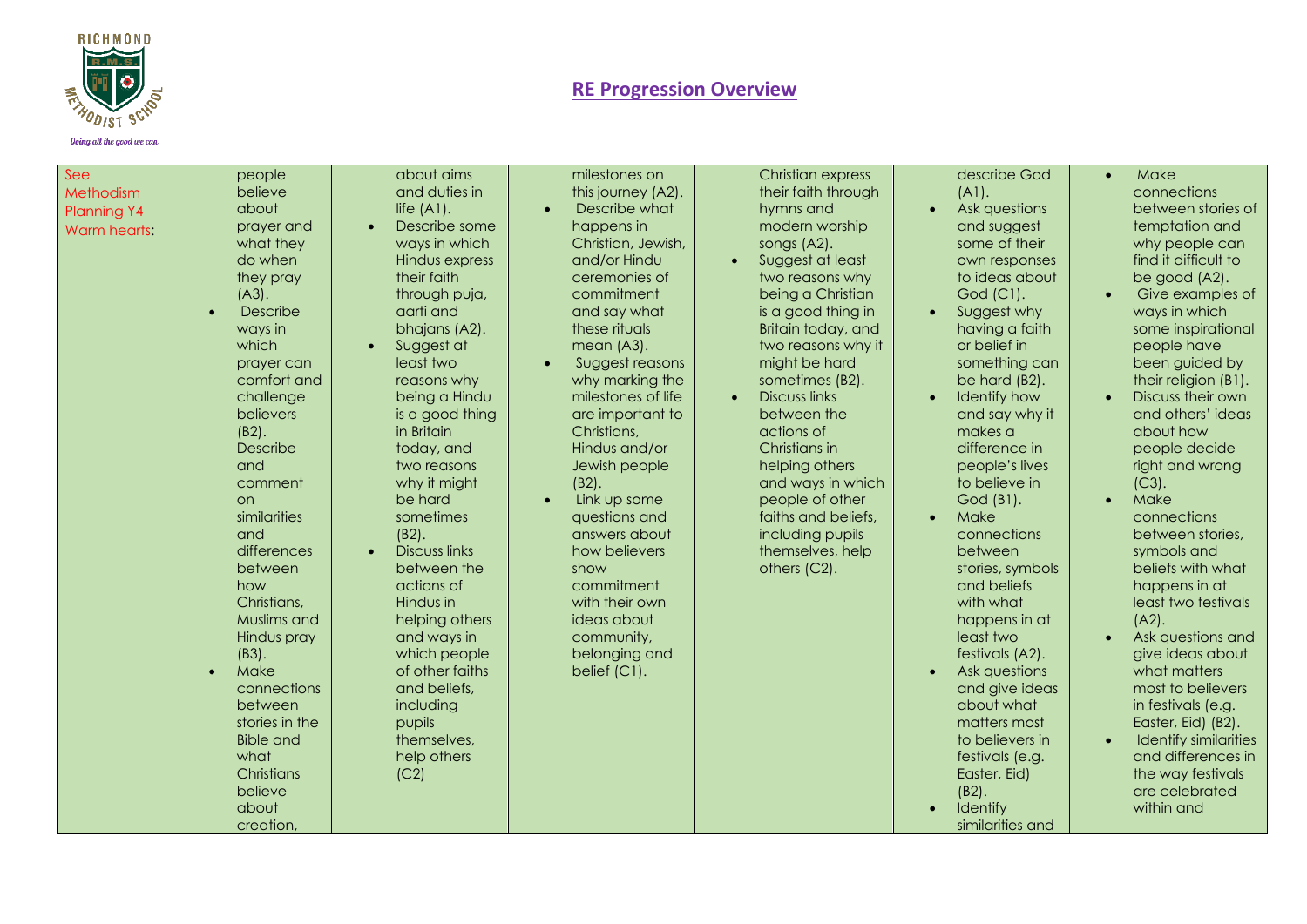

|            | the Fall and<br>salvation<br>$(A2)$ .<br>Give<br>$\bullet$<br>examples of<br>how and<br>suggest<br>reasons why<br>Christians<br>use the Bible<br>today (B1).<br>Describe<br>$\bullet$<br>some ways<br>Christians<br>say God is<br>like, with<br>examples<br>from the<br>Bible, using<br>different<br>forms of<br>expression<br>$(A1)$ .<br>Discuss their<br>own and<br>others' ideas<br>about why<br>humans do<br>bad things<br>and how<br>people try<br>to put things<br>right (C3).<br><b>Autumn A</b> |                 | <b>Summer A</b>               | <b>Autumn B</b>                        | differences in<br>the way<br>festivals are<br>celebrated<br>within and<br>between<br>religions (A3).<br>Explore and<br>$\bullet$<br>suggest ideas<br>about what is<br>worth<br>celebrating<br>and<br>remembering<br>in religious<br>communities<br>and in their<br>own lives (C1). | between religions<br>$(A3)$ .<br>Explore and<br>$\bullet$<br>suggest ideas<br>about what is<br>worth celebrating<br>and remembering<br>in religious<br>communities and<br>in their own lives<br>$(C1)$ .<br><b>Summer B</b> |
|------------|----------------------------------------------------------------------------------------------------------------------------------------------------------------------------------------------------------------------------------------------------------------------------------------------------------------------------------------------------------------------------------------------------------------------------------------------------------------------------------------------------------|-----------------|-------------------------------|----------------------------------------|------------------------------------------------------------------------------------------------------------------------------------------------------------------------------------------------------------------------------------------------------------------------------------|-----------------------------------------------------------------------------------------------------------------------------------------------------------------------------------------------------------------------------|
| Year $5/6$ | <b>Why is Richmond</b><br>special?                                                                                                                                                                                                                                                                                                                                                                                                                                                                       | <b>Spring A</b> | How do words make us<br>feel? | How do I care for my body<br>and mind? | <b>Spring B</b><br><b>What legacy will I</b><br>leave behind?                                                                                                                                                                                                                      | What makes a colourful<br>world?                                                                                                                                                                                            |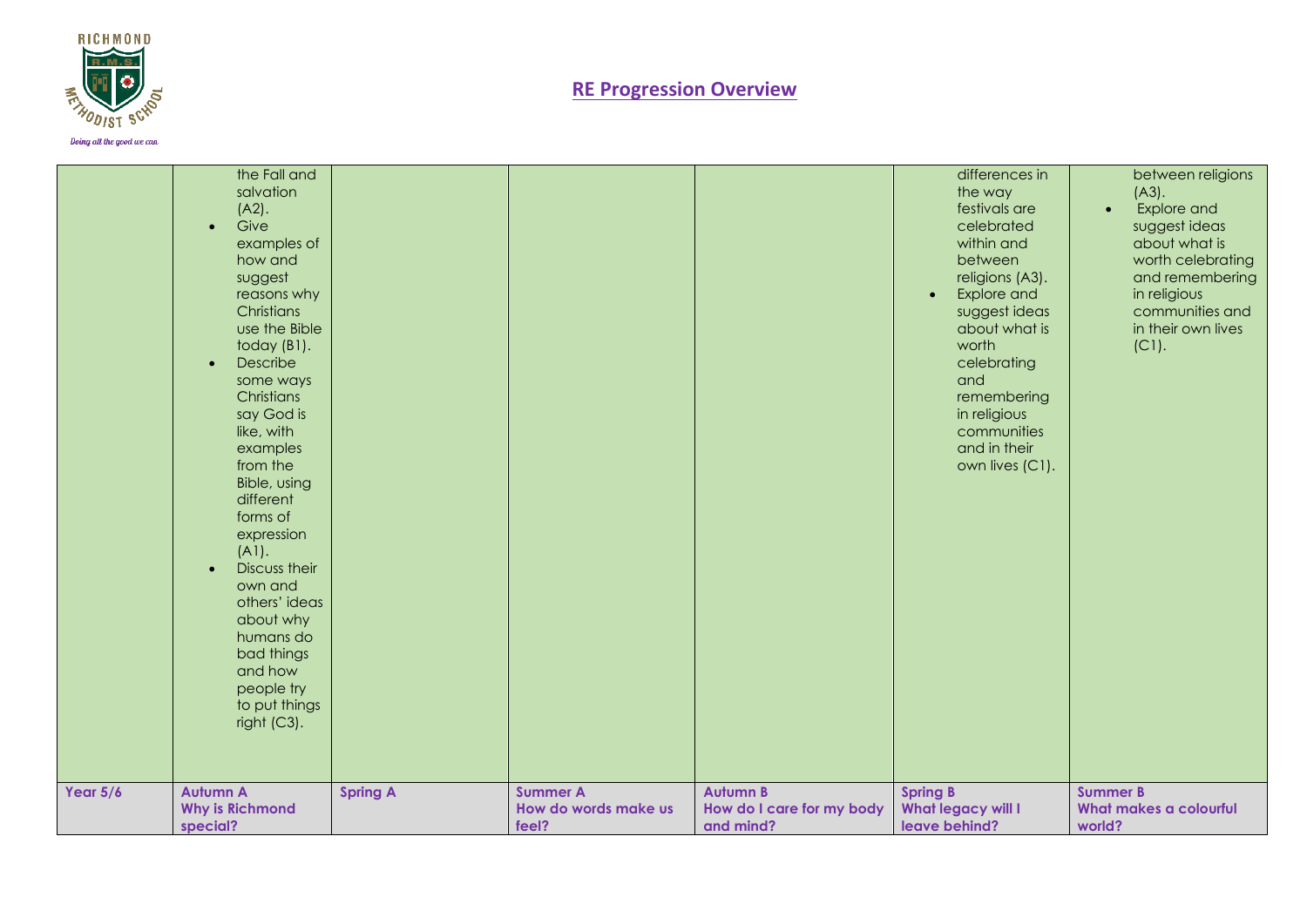

|                                                                                                                                                                                                                                                                                                                                                                                                                                                                                                                                                                    | Where does it come<br>from and where does it<br>go?                                                                                                                                                                                                                                                                                                                                                                                                                                                                                                                                                                                                                                                                                                                                      |                                                                                                                                                                                                                                                                                                                                                                                                                                                                                                                                                                                                       |                                                                                                                                                                                                                                                                                                                                                                                                                                                                                                                                                                                                                                                                                 |                                                                                                                                                                                                                                                                                                                                                                                                                                                                                                                                                                                    |                                                                                                                                                                                                                                                                                                                                                                                                                                                                                                                                                                                                                                                           |
|--------------------------------------------------------------------------------------------------------------------------------------------------------------------------------------------------------------------------------------------------------------------------------------------------------------------------------------------------------------------------------------------------------------------------------------------------------------------------------------------------------------------------------------------------------------------|------------------------------------------------------------------------------------------------------------------------------------------------------------------------------------------------------------------------------------------------------------------------------------------------------------------------------------------------------------------------------------------------------------------------------------------------------------------------------------------------------------------------------------------------------------------------------------------------------------------------------------------------------------------------------------------------------------------------------------------------------------------------------------------|-------------------------------------------------------------------------------------------------------------------------------------------------------------------------------------------------------------------------------------------------------------------------------------------------------------------------------------------------------------------------------------------------------------------------------------------------------------------------------------------------------------------------------------------------------------------------------------------------------|---------------------------------------------------------------------------------------------------------------------------------------------------------------------------------------------------------------------------------------------------------------------------------------------------------------------------------------------------------------------------------------------------------------------------------------------------------------------------------------------------------------------------------------------------------------------------------------------------------------------------------------------------------------------------------|------------------------------------------------------------------------------------------------------------------------------------------------------------------------------------------------------------------------------------------------------------------------------------------------------------------------------------------------------------------------------------------------------------------------------------------------------------------------------------------------------------------------------------------------------------------------------------|-----------------------------------------------------------------------------------------------------------------------------------------------------------------------------------------------------------------------------------------------------------------------------------------------------------------------------------------------------------------------------------------------------------------------------------------------------------------------------------------------------------------------------------------------------------------------------------------------------------------------------------------------------------|
| <b>U2.8 What difference</b><br>Understanding<br>does it make to<br>Christianity<br><b>Blocks:</b><br>believe in ahimsa.<br>God<br>grace and/or<br>Creation<br>Ummah?<br>U2.5 Us it better to<br>People of<br>God<br>express your beliefs<br><b>Incarnation</b><br>in arts and<br>architecture or in<br>Gospel<br>Salvation<br>charity and<br>Kingdom of<br>generosity?<br>God<br>Make<br>$\bullet$<br>Methodism:<br>Commitment<br>to Christianity:<br>what<br>Is it long ago<br>and far away,<br>or is it here<br>and now?<br>$(A2)$ .<br>Ask<br>$\bullet$<br>what | U2.6 What does it mean<br>to be a Muslim in<br><b>Britain today?</b><br>Make<br>$\bullet$<br>connections<br>between<br><b>Muslim</b><br>practice of the<br>Five Pillars and<br>their beliefs<br>about God<br>connections<br>and the<br>between<br>Prophet<br>Muhammad<br>stories.<br>symbols and<br>$(A2)$ .<br>beliefs with<br>Describe and<br>$\bullet$<br>reflect on the<br>happens in<br>significance of<br>at least two<br>the Holy<br>festivals<br>Qur'an to<br>Muslims (B1).<br>Describe the<br>forms of<br>auestions<br>and give<br>quidance a<br>ideas about<br>Muslim uses<br>and compare<br>matters<br>them to forms<br>most to<br>of guidance<br>believers in<br>experienced<br>festivals<br>by the pupils<br>(e.g. Easter,<br>$(A2)$ .<br>Make<br>Eid) (B2).<br>connections | <b>U2.2 What would Jesus</b><br>do? (Can we live his<br>values in 21st century?)<br>Outline Jesus'<br>teaching on<br>how his followers<br>should live (A2).<br>Offer<br>$\bullet$<br>interpretations<br>of two of Jesus'<br>parables and<br>say what they<br>might teach<br>Christians about<br>how to live (B3).<br><b>Explain the</b><br>$\bullet$<br>impact Jesus'<br>example and<br>teachings might<br>have on<br>Christians today<br>$(B1)$ .<br><b>Express their</b><br>own<br>understanding<br>of what Jesus<br>would do in<br>relation to a<br>moral dilemma<br>from the world<br>today (C3). | <b>U2.3 What do religions say</b><br>to us when life gets hard?<br>U2.1 Why do some people<br>think that God exists?<br>Express ideas<br>about how and<br>why religion can<br>help believers<br>when times are<br>hard, giving<br>examples (B2).<br>Outline Christian,<br>Hindu and/or<br>nonreligious<br>beliefs about life<br>after death (A1).<br>Explain some<br>similarities and<br>differences<br>between beliefs<br>about life after<br>death (B2).<br>Explain some<br>reasons why<br>Christians and<br>Humanists have<br>different ideas<br>about an afterlife<br>$(B3)$ .<br>Outline clearly a<br>Christian<br>understanding of<br>what God is like,<br>using examples | U2.7 What matters most<br>to Christians and<br>Humanists.<br>Describe what<br>Christians<br>mean about<br>humans being<br>made in the<br>image of God<br>and being<br>'fallen', giving<br>examples (A2).<br>Describe some<br>$\bullet$<br>Christian and<br>Humanist<br>values simply<br>$(B3)$ .<br><b>Express their</b><br>$\bullet$<br>own ideas<br>about some<br>big moral<br>concepts,<br>such as<br>fairness or<br>honesty<br>comparing<br>them with the<br>ideas of others<br>they have<br>studied (C3).<br>Suggest<br>$\bullet$<br>reasons why it<br>might be<br>helpful to | U2.4 If God is everywhere,<br>why go to a place of<br>worship?<br>Make<br>$\bullet$<br>connections<br>between how<br>believers feel<br>about places of<br>worship in<br>different traditions<br>$(A3)$ .<br>Select and<br>$\bullet$<br>describe the most<br>important<br>functions of a<br>place of worship<br>for the community<br>$(B3)$ .<br>Give examples of<br>$\bullet$<br>how places of<br>worship support<br>believers in<br>difficult times,<br>explaining why<br>this matters to<br>believers (B2).<br>Present ideas<br>$\bullet$<br>about the<br>importance of<br>people in a place<br>of worship, rather<br>than the place<br>itself $(C1)$ . |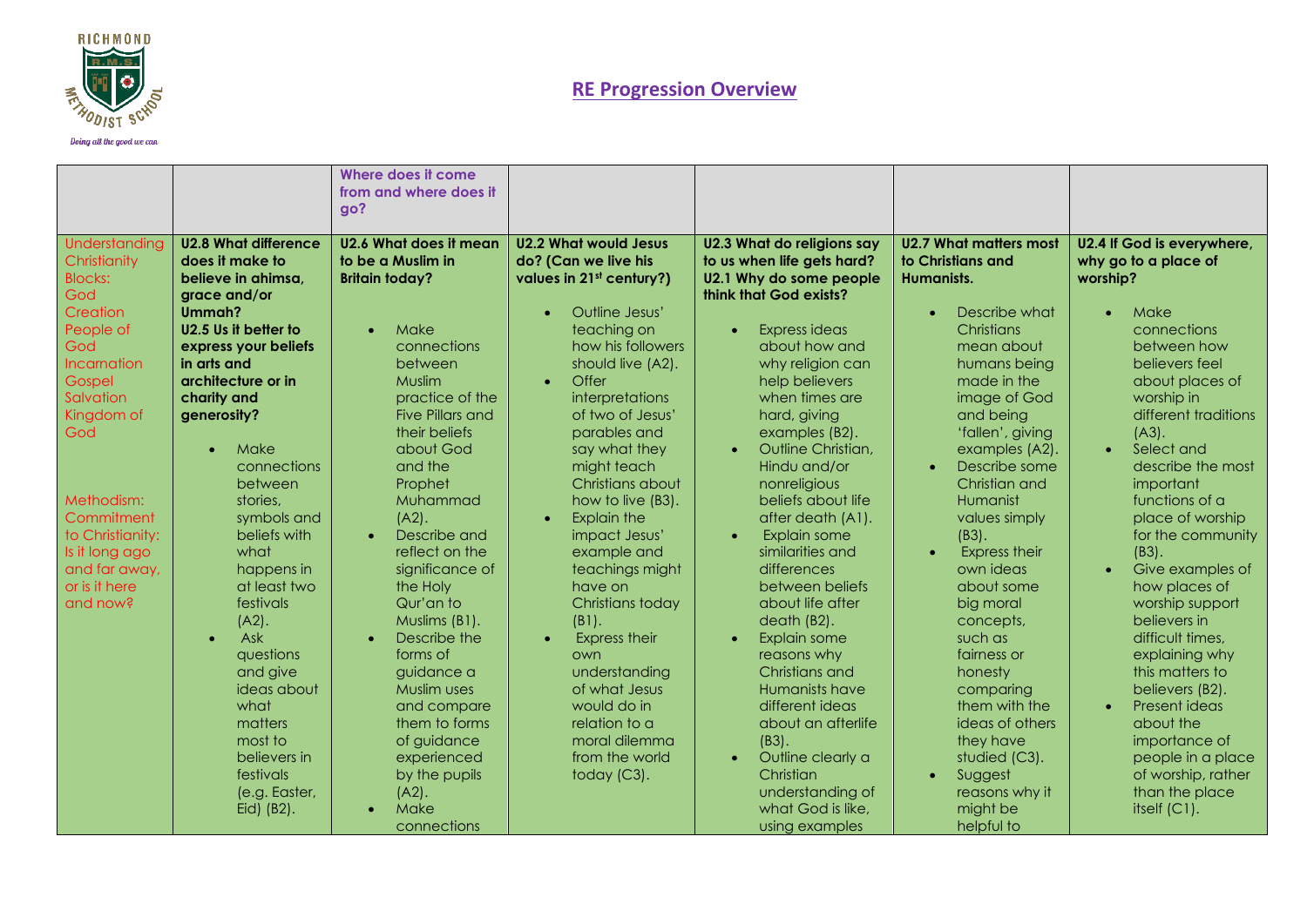

Doing all the good we can

| $\bullet$<br>and<br>$(A3)$ .<br>$\bullet$        | Identify<br>between the<br>similarities<br>key functions<br>of the mosque<br>differences<br>and the beliefs<br>of Muslims<br>in the way<br>festivals are<br>(A1).<br>celebrated<br>within and<br>between<br>religions<br><b>Explore and</b><br>suggest | and evidence<br>(A2)<br>Give examples of<br>$\bullet$<br>ways in which<br>believing in God is<br>valuable in the<br>lives of Christians,<br>and ways in which<br>it can be<br>challenging (B2).<br>Express thoughtful<br>ideas about the<br>impact of | follow a moral<br>code and why<br>it might be<br>difficult,<br>offering<br>different points<br>of view (B2). |  |
|--------------------------------------------------|--------------------------------------------------------------------------------------------------------------------------------------------------------------------------------------------------------------------------------------------------------|-------------------------------------------------------------------------------------------------------------------------------------------------------------------------------------------------------------------------------------------------------|--------------------------------------------------------------------------------------------------------------|--|
| what is<br>worth<br>and<br>$(C1)$ .<br>$\bullet$ | ideas about<br>celebrating<br>rememberin<br>g in religious<br>communities<br>and in their<br>own lives<br>Describe<br>and make<br>connections<br>between<br>examples of<br>religious<br>creativity                                                     | believing or not<br>believing in God<br>on someone's life<br>(B1).<br>Present different<br>$\bullet$<br>views on why<br>people believe in<br>God or not,<br>including their<br>own ideas (C1).                                                        |                                                                                                              |  |
| (A1).<br>Show<br>$\bullet$<br>sacred             | (buildings<br>and art)<br>understandi<br>ng of the<br>value of                                                                                                                                                                                         |                                                                                                                                                                                                                                                       |                                                                                                              |  |